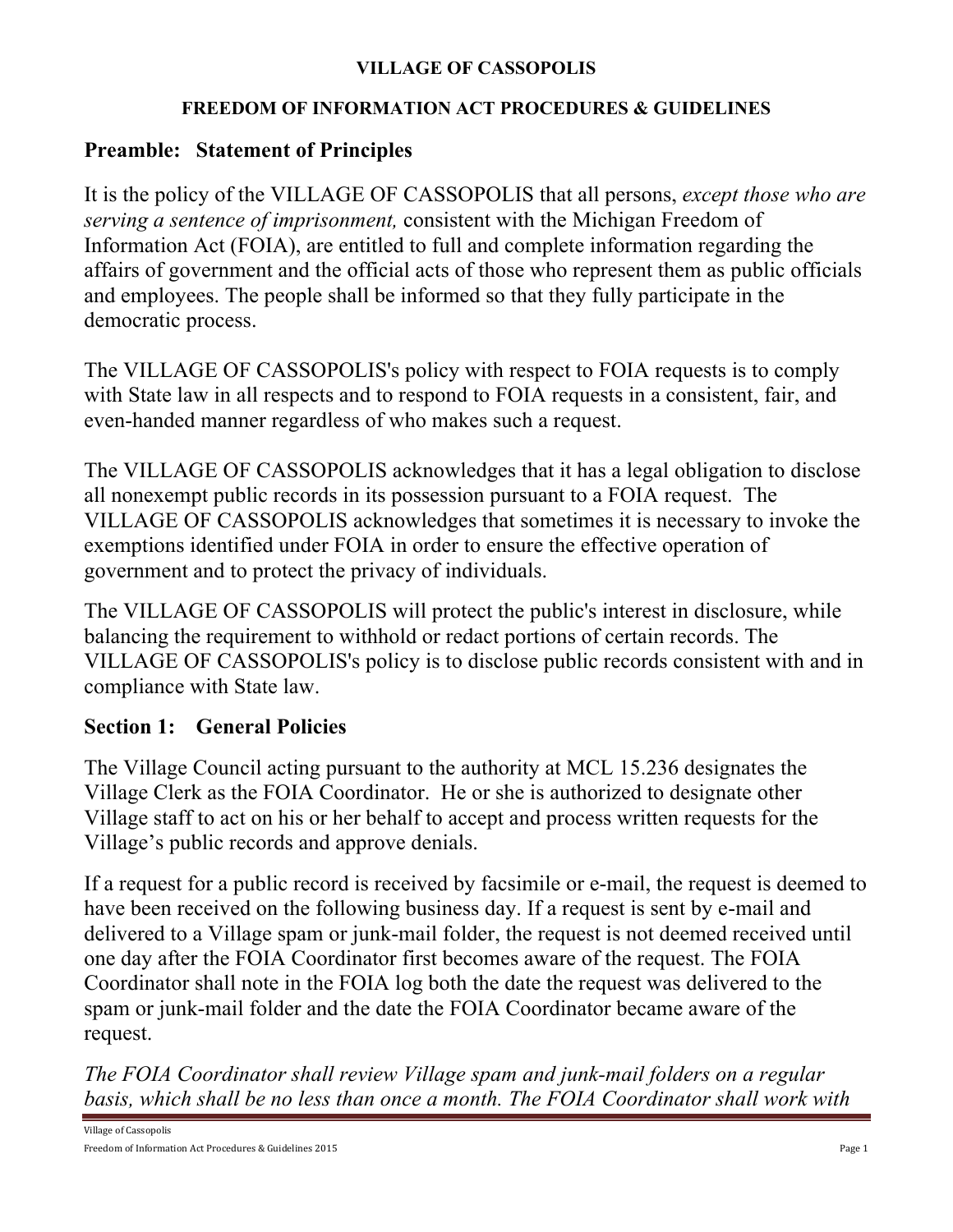*Village Information Technology staff to develop administrative rules for handling spam and junk-mail so as to protect Village systems from computer attacks which may be imbedded in an electronic FOIA request.*

The FOIA Coordinator may, in his or her discretion, implement administrative rules, consistent with State law and these Procedures and Guidelines to administer the acceptance and processing of FOIA requests.

The Village is not obligated to create a new public record or make a compilation or summary of information which does not already exist. Neither the FOIA Coordinator nor other Village staff is obligated to provide answers to questions contained in requests for public records or regarding the content of the records themselves.

The FOIA Coordinator shall keep a copy of all written requests for public records received by the Village on file for a period of at least one year.

# **Section 2: Requesting a Public Record**

A person requesting to inspect or obtain copies of public records prepared, owned, used, possessed or retained by VILLAGE OF CASSOPOLIS must do so in writing. The request must sufficiently describe a public record so as to enable Village personnel to identify and find the requested public record.

No specific form to submit a request for a public record is required. However the FOIA Coordinator may make available a FOIA Request Form for use by the public.

Written requests for public records may be submitted in person or by mail to any Village office. Requests may also be submitted electronically by facsimile and e-mail. Upon their receipt, requests for public records shall be promptly forwarded to the FOIA Coordinator for processing.

A person may request that public records be provided on non-paper physical media, electronically mailed or other otherwise provided to him or her in lieu of paper copies. The Village will comply with the request only if it possesses the necessary technological capability to provide records in the requested non-paper physical media format.

A person who makes a verbal, non-written request for information believed to be available on the Village's website, where practicable and to the best ability of the employee receiving the request, shall be informed of the pertinent website address.

A person serving a sentence of imprisonment in a local, state or federal correctional facility is not entitled to submit a request for a public record. The FOIA Coordinator will deny all such requests.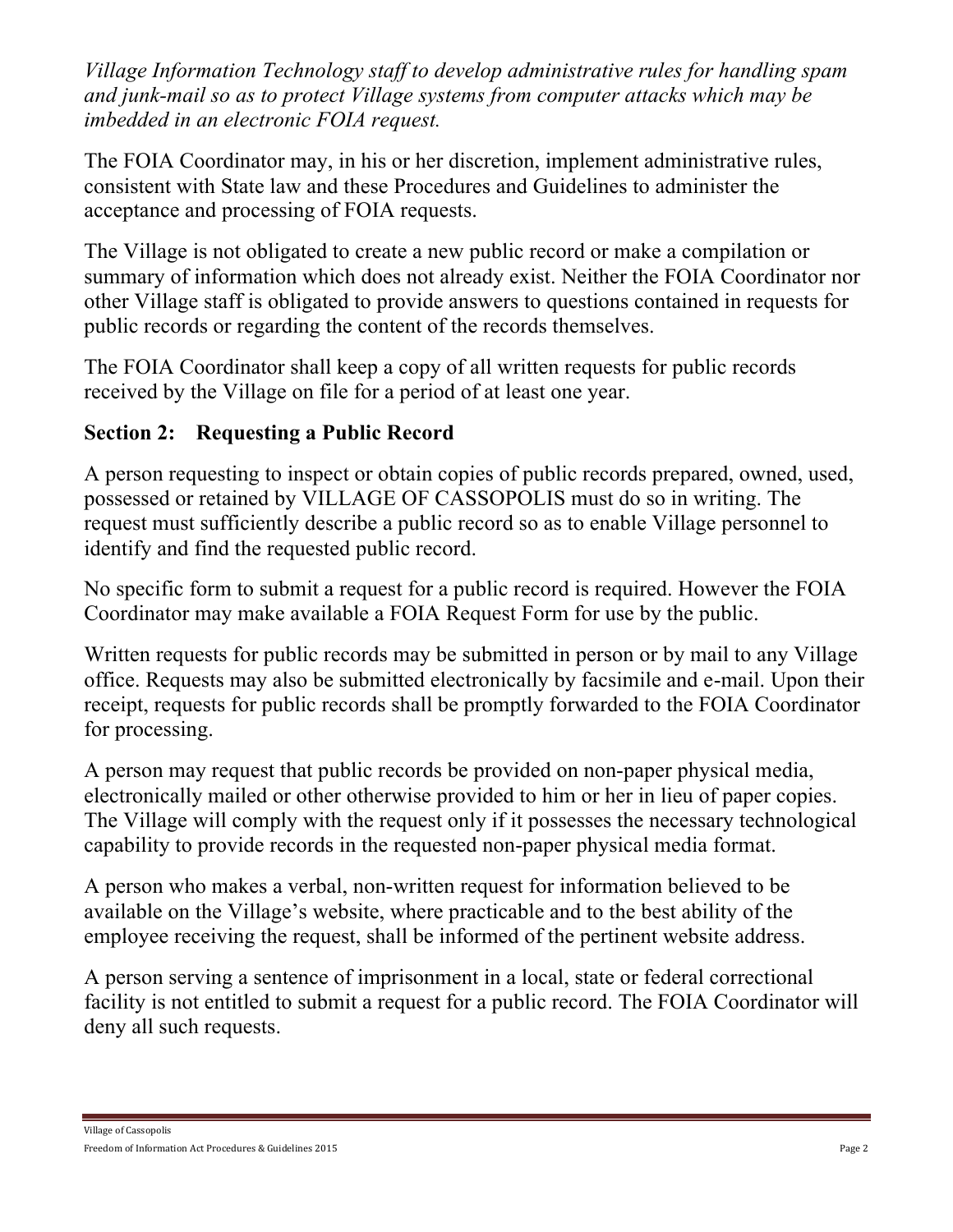## **Section 3: Processing a Request**

Unless otherwise agreed to in writing by the person making the request, within 5 business days of receipt of a FOIA request the Village will issue a response. If a request is received by facsimile, e-mail or other electronic transmission, the request is deemed to have been received on the following business day. The Village will respond to the request in one of the following ways:

- Grant the request.
- Issue a written notice denying the request.
- Grant the request in part and issue a written notice denying in part the request.
- Issue a notice indicating that due to the nature of the request the Village needs an additional 10 business days to respond. Only one such extension is permitted.
- Issue a written notice indicating that the public record requested is available at no charge on the Village's website.

If the request is granted, or granted in part, the FOIA Coordinator will require that payment be made in full for the allowable fees associated with responding to the request before the public record is made available. The FOIA Coordinator shall provide a detailed itemization of the allowable costs incurred to process the request to the person making the request. A copy of these Procedures and Guidelines shall be provided to the requestor with the response to a written request for public records, provided however, that if these Procedures and Guidelines, and its Written Public Summary are maintained on the Village's website, then a website link to those documents may be provided in lieu of providing paper copies.

If the cost of processing a FOIA request is \$50 or less, the requester will be notified of the amount due and where the documents can be obtained.

If based on a good faith calculation by the Village, the cost of processing a FOIA request is expected to exceed \$50, or if the requestor has not fully paid for a previously granted request, the Village will require a good-faith deposit before processing the request. In making the request for a good-faith deposit the FOIA Coordinator shall provide the requestor with a detailed itemization of the allowable costs estimated to be incurred by the Village to process the request and also provide a best efforts estimate of a time frame it will take the Village to provide the records to the requestor. The best efforts estimate shall be nonbinding on the Village, but will be made in good faith and will strive to be reasonably accurate, given the nature of the request in the particular instance, so as to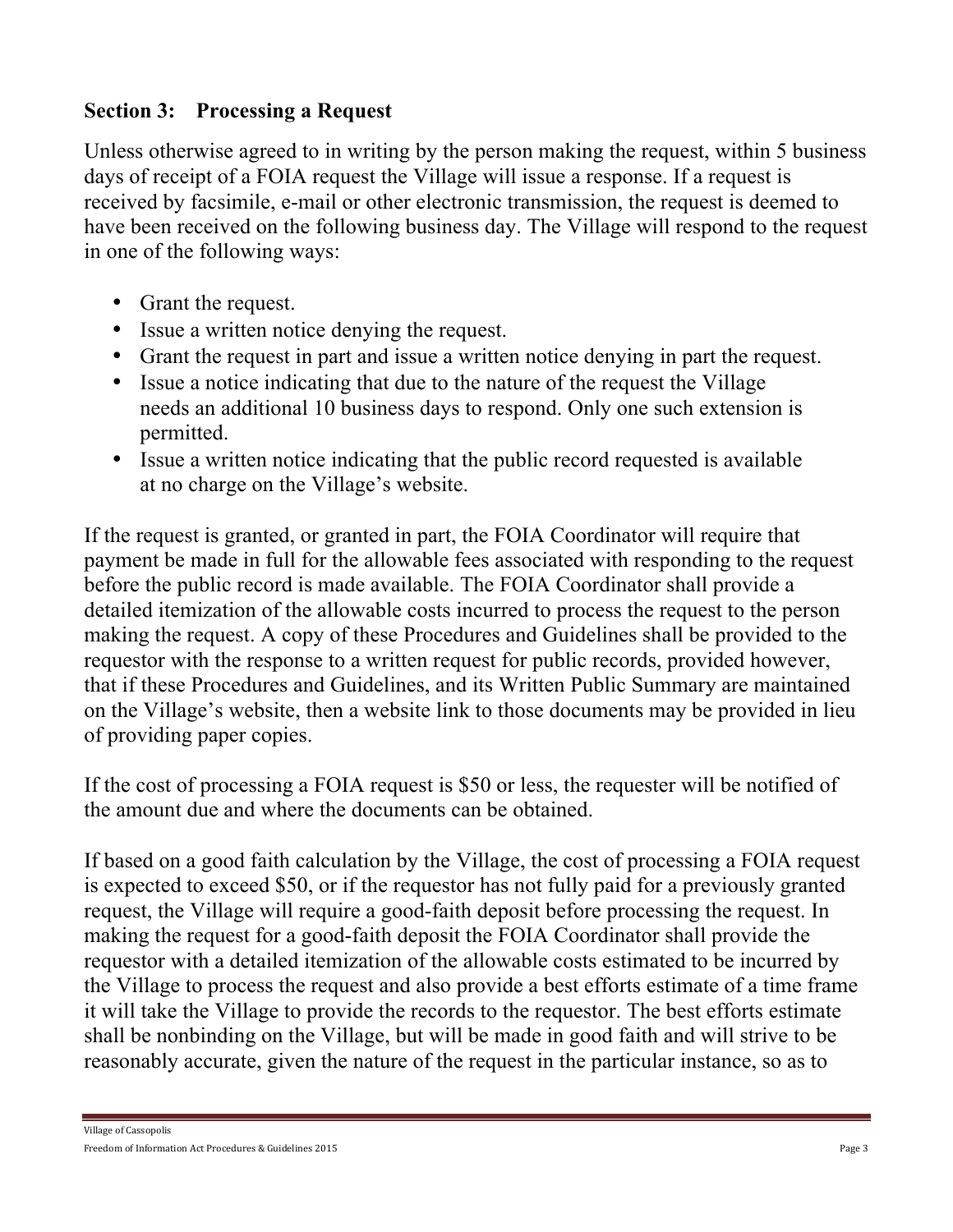provide the requested records in a manner based on the public policy expressed by Section 1 of the FOIA.

If the request is denied or denied in part, the FOIA Coordinator will issue a Notice of Denial which shall provide in the applicable circumstance:

- An explanation as to why a requested public record is exempt from disclosure; or
- A certificate that the requested record does not exist under the name or description provided by the requestor, or another name reasonably known by the Village; or
- An explanation or description of the public record or information within a public record that is separated or deleted from the public record; and
- An explanation of the person's right to submit an appeal of the denial to either the office of the Village Manager or seek judicial review in the Cass County Circuit Court; and
- An explanation of the right to receive attorneys' fees, costs, and disbursements as well actual or compensatory damages, and punitive damages of \$1,000, should they prevail in Circuit Court.
- The Notice of Denial shall be signed by the FOIA Coordinator.

If a request does not sufficiently describe a public record, the FOIA Coordinator may, in lieu of issuing a Notice of Denial indicating that the request is deficient, seek clarification or amendment of the request by the person making the request. Any clarification or amendment will be considered a new request subject to the timelines described in this Section.

The Village shall provide reasonable facilities and opportunities for persons to examine and inspect public records during normal business hours. The FOIA Coordinator is authorized to promulgate rules regulating the manner in which records may be viewed so as to protect Village records from loss, alteration, mutilation or destruction and to prevent excessive interference with normal Village operations.

The FOIA Coordinator shall, upon written request, furnish a certified copy of a public record at no additional cost to the person requesting the public record.

# **Section 4: Fee Deposits**

If the fee estimate is expected to exceed \$50.00 based on a good-faith calculation by the Village, the requestor will be asked to provide a deposit not exceeding on-half of the total estimated fee.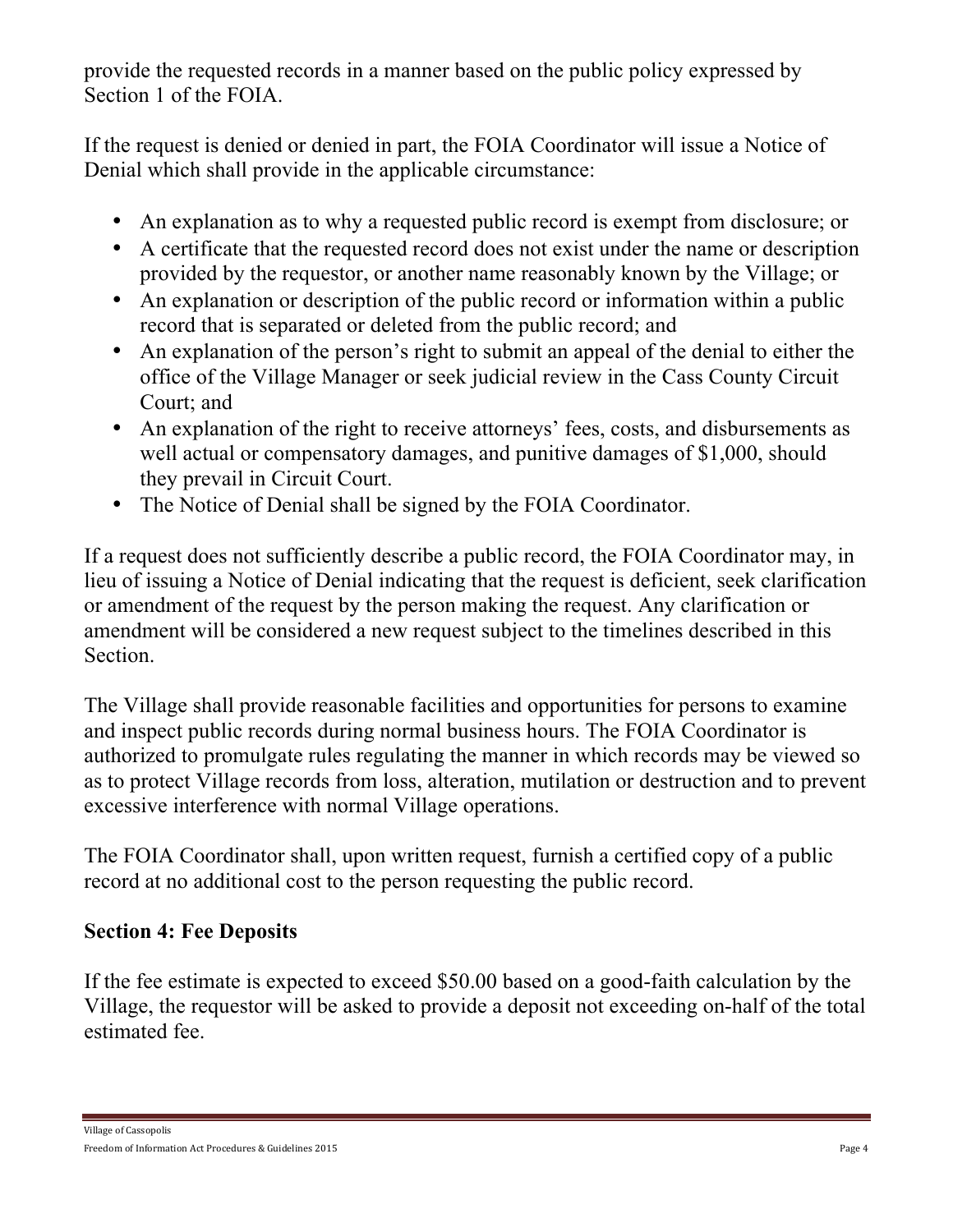If a request for public records is from a person who has not fully paid the Village for copies of public records made in fulfillment of a previously granted written request, the FOIA Coordinator will require a deposit of 100% of the estimated processing fee before beginning to search for a public record for any subsequent written request by that person when all of the following conditions exist:

- the final fee for the prior written request is not more than 105% of the estimated fee;
- the public records made available contained the information sought in the prior written request and remain in the Village's possession;
- the public records were made available to the individual, subject to payment, within the time frame estimated by the Village to provide the records;
- 90 days have passed since the FOIA Coordinator notified the individual in writing that the public records were available for pickup or mailing;
- the individual is unable to show proof of prior payment to the Village; and
- the FOIA Coordinator has calculated a detailed itemization that is the basis for the current written request's increased estimated fee deposit.

The FOIA Coordinator will not require an increased estimated fee deposit if any of the following apply:

- the person making the request is able to show proof of prior payment in full to the Village;
- the Village is subsequently paid in full for the applicable prior written request; or
- 365 days have passed since the person made the request for which full payment was not remitted to the Village.

# **Section 5: Calculation of Fees**

A fee will not be charged for the cost of search, examination, review and the deletion and separation of exempt from nonexempt information unless failure to charge a fee would result in unreasonably high costs to the Village because of the nature of the request in the particular instance, and the Village specifically identifies the nature of the unreasonably high costs.

The following factors shall be used to determine an unreasonably high cost to the Village:

• The particular request incurs costs greater than incurred from the typical or usual request received by the Village. *See Bloch v Davison Community Schools, 2011 Mich App Lexis 771, 2011 WL 1564645*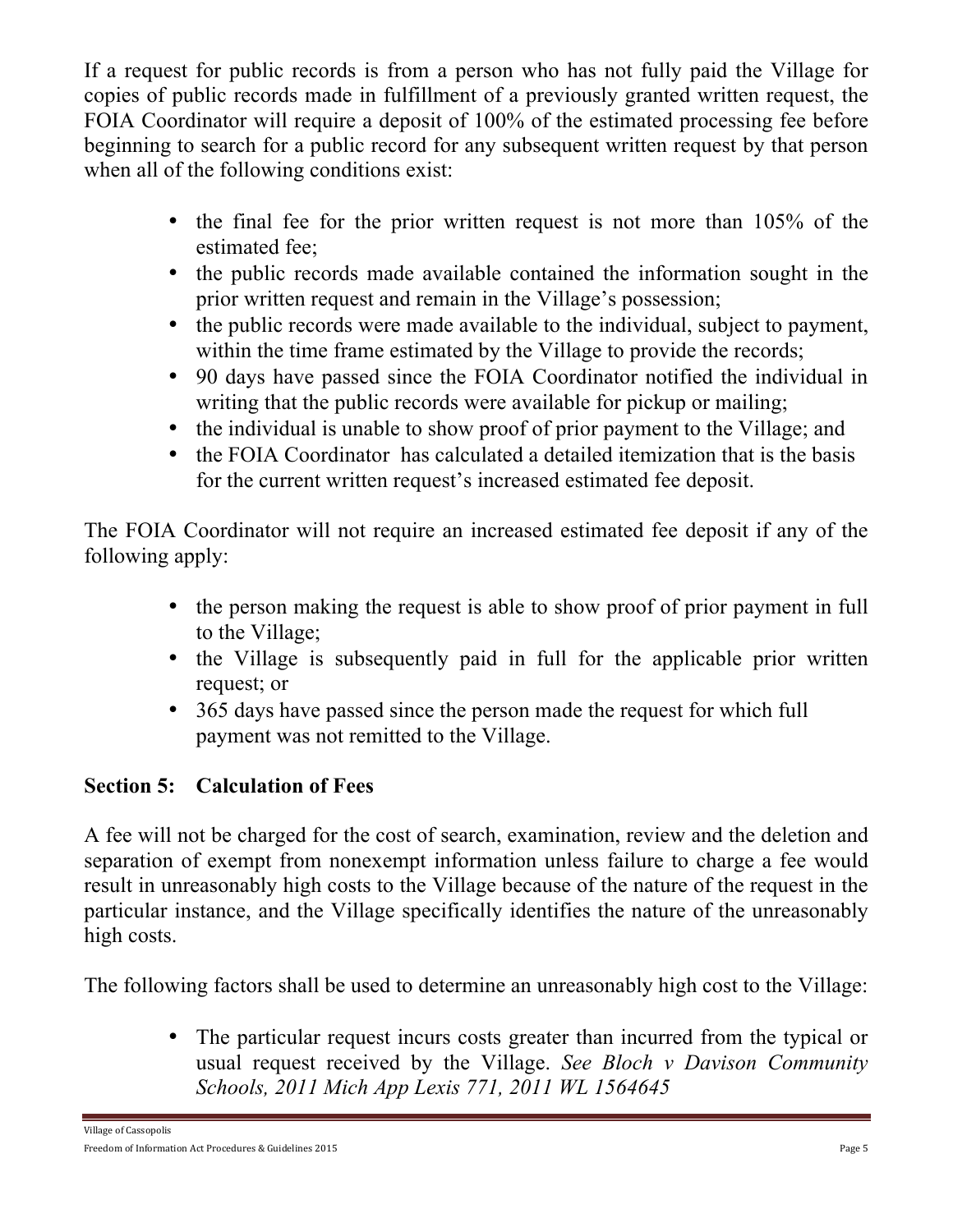- Volume of the public record requested
- Amount of time spent to search for, examine, review and separate exempt from non-exempt information in the record requested.
- Whether public records from more than one Village department or various Village offices is necessary to respond to the request.
- The available staffing to respond to the request.
- Any other similar factors identified by the FOIA Coordinator in responding to the particular request.

The Village may charge for the following costs associated with processing a FOIA request:

- Labor costs directly associated with searching for, locating and examining a requested public record.
- Labor costs associated with a review of a record to separate and delete information exempt from disclosure of information which is disclosed.
- The actual cost of computer discs, computer tapes or other digital or similar media.
- The cost of duplication of publication, not including labor, of paper copies of public records.
- The cost of labor associated with duplication or publication, including making paper copies, making digital copies or transferring digital public records to non-paper physical media or through the Internet or other electronic means.
- The actual cost of mailing or sending a public record.

Labor costs will be calculated based on the following requirements:

- All labor costs will be estimated and charged in 15 minute increments with all partial time increments rounded down.
- Labor costs will be charged at the hourly wage of the lowest-paid Village employee capable of doing the work in the specific fee category, regardless of who actually performs work.
- Labor costs will also include a charge to cover or partially cover the cost of fringe benefits. The Village may add up to 50% to the applicable labor charge amount to cover or partially cover the cost of fringe benefits, but in no case may it exceed the actual cost of fringe benefits.
- Overtime wages will not be included in labor costs until agreed to by the requestor; overtime costs will not be used to calculate the fringe benefit cost.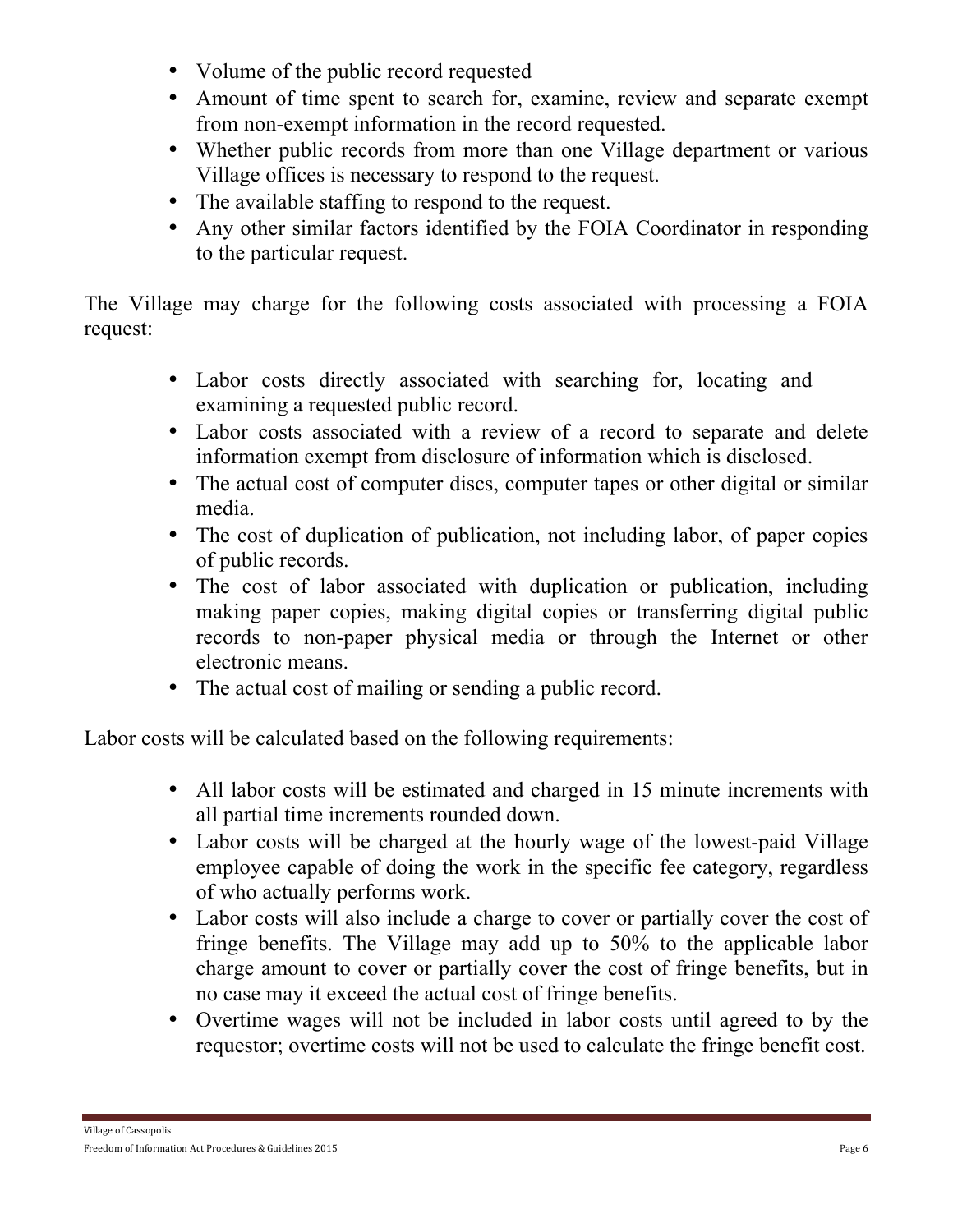The cost to provide records on non-paper physical media when so requested will be based on the following requirements:

- Computer disks, computer tapes or other digital or similar media will be at the actual and most reasonably economical cost for the non-paper media.
- This cost will only be assessed if the Village has the technological capability necessary to provide the public record in the requested non-paper physical media format.
- In order to ensure the integrity and security of the Village's technological infrastructure, the Village will procure any requested non-paper media and will not accept non-paper media from the requestor

The cost to provide paper copies of records will be based on the following requirements:

- Paper copies of public records made on standard letter  $(8 \frac{1}{2} \times 11)$  or legal  $(8 \frac{1}{2} \times 11)$  $\frac{1}{2}$  x 14) sized paper will not exceed \$.10 per sheet of paper. Copies for nonstandard sized sheets of paper will reflect the actual cost of reproduction.
- The Village may provide records using double-sided printing, if cost-saving and available.

The cost to mail records to a requestor will be based on the following requirements:

- The actual cost to mail public records using a reasonably economical and justified means.
- The Village may charge for the least expensive form of postal delivery confirmation.
- No cost will be made for expedited shipping or insurance unless requested.

If the FOIA Coordinator does not respond to a written request in a timely manner, the following shall be required:

- Reduce the labor costs by 5% for each day the Village exceeds the time permitted under FOIA up to a 50% maximum reduction, if any of the following applies:
	- The late response was willful and intentional.
	- The written request, within the first 250 words of the body of a letter facsimile, e-mail or e-mail attachment conveyed a request for information
	- § The written request included the words, characters, or abbreviations for "freedom of information", "information", "FOIA", "copy" or a recognizable misspelling of such, or legal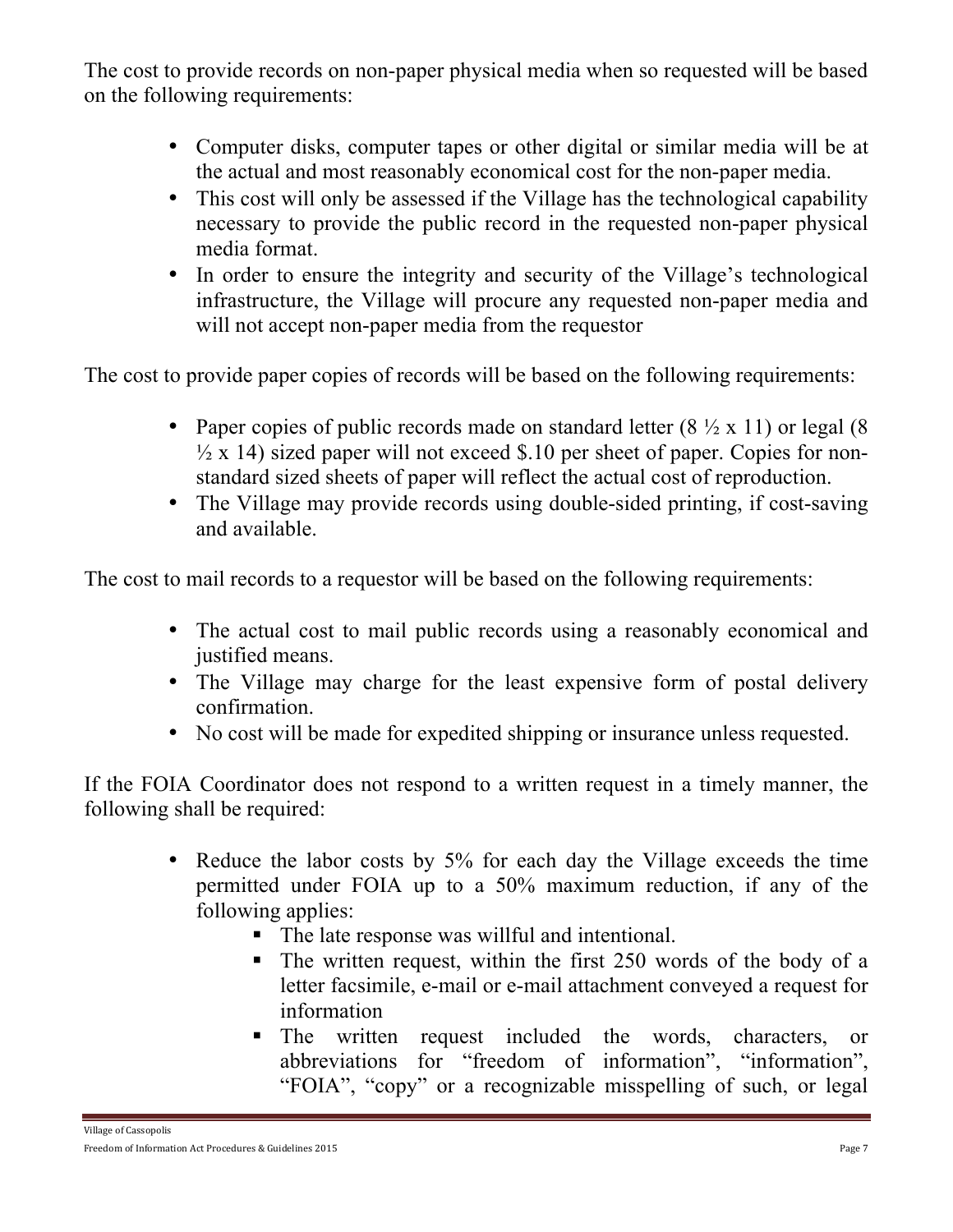code reference to MCL 15. 231 et seq or 1976 Public Act 442 on the front of an envelope or in the subject line of an e-mail, letter or facsimile cover page.

• Fully note the charge reduction in the Detailed Itemization of Costs Form

#### **Section 6: Waiver of Fees**

The cost of the search for and copying of a public record may be waived or reduced if in the sole judgment of the FOIA Coordinator a waiver or reduced fee is in the public interest because such can be considered as primarily benefitting the general public. *May wish to establish and set forth the conditions a requestor must meet to so as to "benefit the general public" in order to obtain a waiver of fees.* 

The FOIA Coordinator will waive the first \$20.00 of the processing fee for a request if the person requesting a public record submits an affidavit stating that they are:

- indigent and receiving specific public assistance; or
- if not receiving public assistance stating facts demonstrating an inability to pay because of indigency.

An individual is not eligible to receive the waiver if:

- the requestor has previously received discounted copies of public records from the Village twice during the calendar year; or
- the requestor requests information in connection with other persons who are offering or providing payment to make the request.

An affidavit is sworn statement. The FOIA Coordinator may make a Fee Waiver Affidavit Form available for use by the public.

A nonprofit organization designated to by the State to carry out activities under subtitle C of the Developmental Disabilities Assistance and Bill of Rights Act of 200 and the Protection and Advocacy for Individuals with Mental Illness Act, or their successors, if the request meets all of the following requirements:

- is made directly on behalf of the organization or its clients;
- is made for a reason wholly consistent with the mission and provisions of those laws under Section 931 of the Mental Health Code, MCL 330.1931;
- is accompanied by documentation of its designation by the State.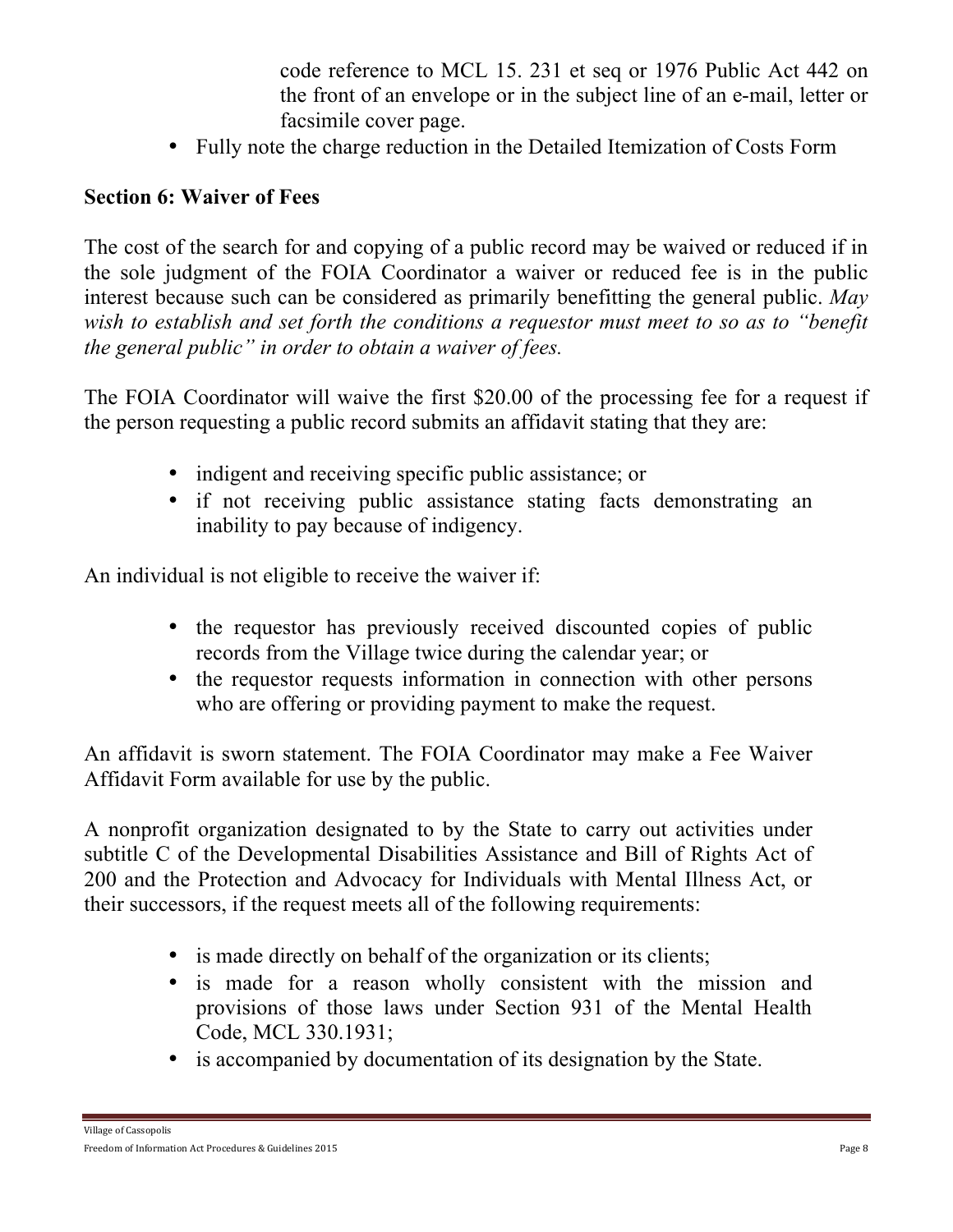## **Section 7: Appeal of a Denial of a Public Record**

When a requestor believes that all or a portion of a public record has not been disclosed or has been improperly exempted from disclosure, he or she may file an appeal of the denial with the Office of the Village Manager. The appeal must be in writing, specifically state the word "appeal" and identify the reason or reasons the requestor is seeking a reversal of the denial.

Within 10 business days of receiving the appeal the Village Manager will respond in writing by:

- reversing the disclosure denial;
- upholding the disclosure denial; or
- reverse the disclosure denial in part and uphold the disclosure denial in part.
- Under unusual circumstances, such as the need to examine or review a voluminous amount of separate and distinct public records or the need to collect the requested records from numerous facilities located apart from the office receiving or processing the request, the Village Manager may issue not more than 1 notice of extension for not more than 10 business days to respond to the appeal

Whether or not a requestor submitted an appeal of a denial to the Village Manager, he or she may file a civil action in Cass County Circuit Court within 180 days after the Village's final determination to deny the request.

If the court determines that the public record is not exempt from disclosure, the court will award the appellant reasonable attorneys' fees, cost and disbursements. If the court determines that the appellant prevails only in part, the court in its discretion may award all or an appropriate portion of reasonable attorneys' fees, costs and disbursements.

If the court determines that the Village arbitrarily and capriciously violated the FOIA by refusing or delaying the disclosure of copies of a public record, it shall award the appellant punitive damages in the \$1,000. *Court shall also order that the public body pay a civil fine of \$1000 to the general fund of the State treasury.*

# **Section 8: Appeal of an Excessive FOIA Processing Fee**

If a requestor believes that the fee charged by the Village to process a FOIA request exceeds the amount permitted by state law, he or she must first submit a written appeal for a fee reduction to the Office of the Village Manager. The appeal must be in writing,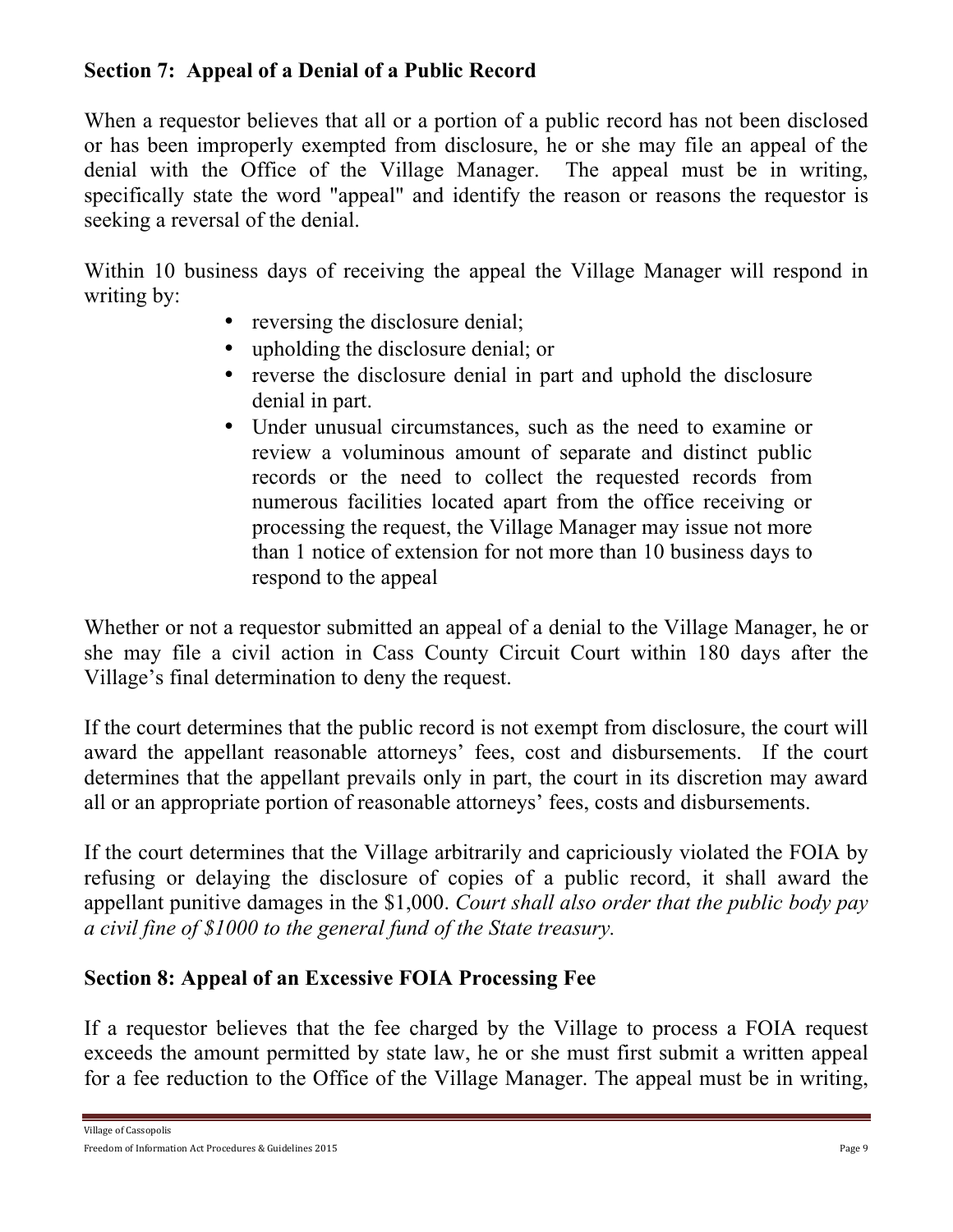specifically state the word "appeal" and identify how the required fee exceeds the amount permitted.

Within 10 business days after receiving the appeal, the Village Manager will respond in writing by:

- waive the fee;
- reduce the fee and issue a written determination indicating the specific basis that supports the remaining fee, accompanied by a certification by the Village Manager that the statements in the determination are accurate and the reduced fee amount complies with these Procedures and Guidelines and Section 4 of the FOIA;
- uphold the fee and issue a written determination indicating the specific basis under Section 4 of the FOIA that supports the required fee, accompanied by a certification by the Village Manager that the statements in the determination are accurate and the fee amount complies with these Procedures and Guidelines and Section 4 of the FOIA; or
- issue a notice detailing the reason or reasons for extending for not more than 10 business days the period during which the Village Manager will respond to the written appeal.

Within 45 days after receiving notice of the Village Manager's determination of a fee appeal, a requestor may commence a civil action in Cass County Circuit Court for a fee reduction. If a civil action is filed appealing the fee, the Village is not obligated to process the request for the public record until the Court resolves the fee dispute.

If the court determines that the Village required a fee that exceeds the amount permitted, it shall reduce the fee to a permissible amount. If the appellant in the civil action prevails by receiving a reduction of 50% or more of the total fee, the court may award all or appropriate amount of reasonable attorneys' fees, costs and disbursements.

If the court determines that Village has acted arbitrarily and capriciously by charging an excessive fee, the court shall also award the appellant punitive damages in the amount of \$500.

# **Section 9: Conflict with Prior FOIA Policies and Procedures; Effective Date**

To the extent that these Procedures and Guidelines conflict with previous FOIA policies promulgated by Village Commission or the Village Administration these Procedures and Guidelines are controlling. To the extent that any administrative rule promulgated by the FOIA Coordinator subsequent to the adoption of this resolution is found to be in conflict